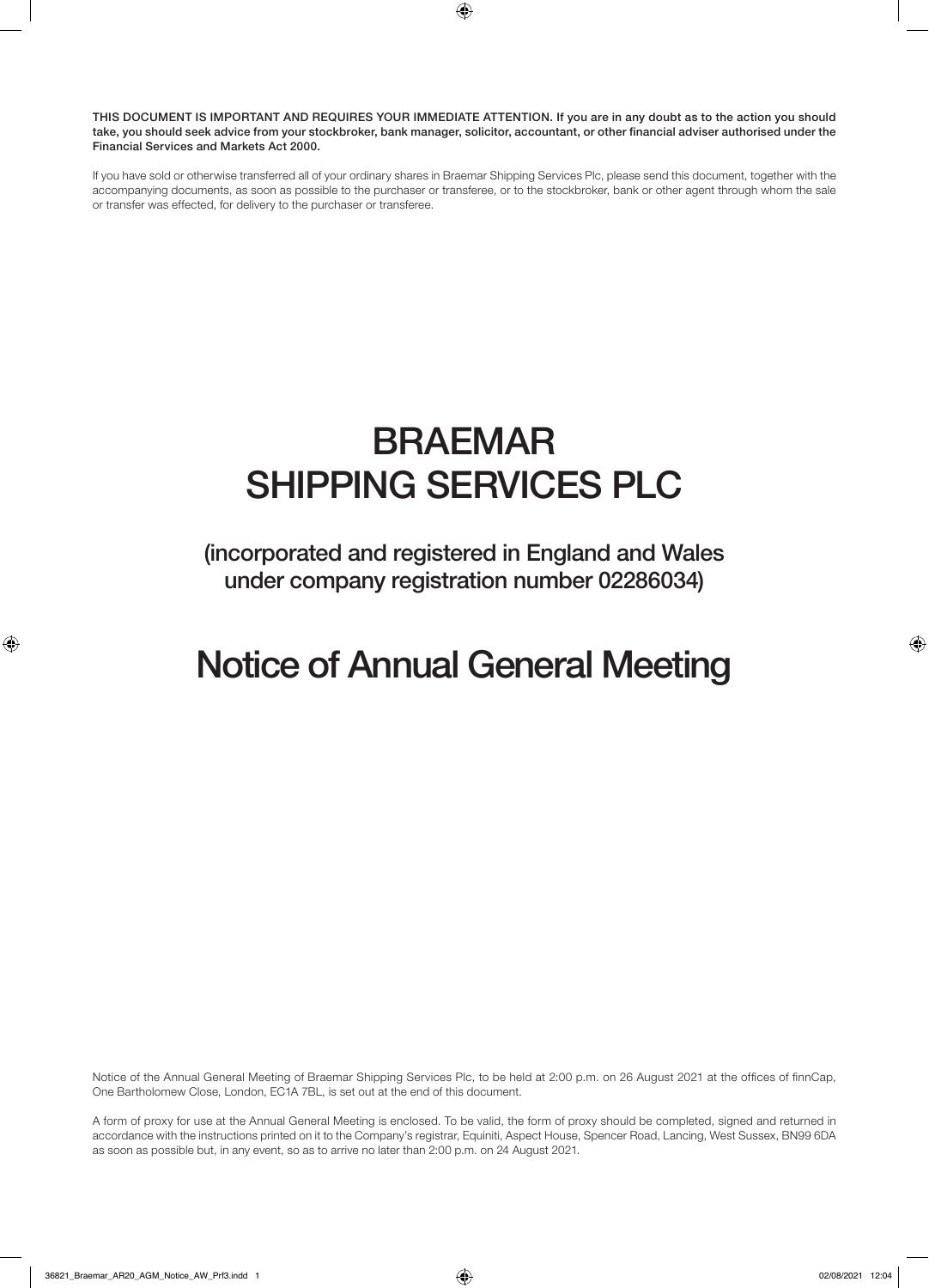### BRAEMAR SHIPPING SERVICES PLC

(incorporated and registered in England and Wales under company registration number 02286034)

Registered office:

One Strand Trafalgar Square London England WC2N 5HR

*To the Shareholders of Braemar Shipping Services Plc*

#### Notice of Annual General Meeting

Dear Shareholder,

I am pleased to be writing to you with details of the forthcoming Annual General Meeting ("AGM") of Braemar Shipping Services Plc (the "Company"), which will be held at 2:00 p.m. on Thursday 26 August 2021 at the offices of finnCap, One Bartholomew Close, London, EC1A 7BL. The formal notice convening the AGM is set out at the end of this document (the "Notice").

We are delighted that shareholders will be able to attend the AGM in person, following the relaxation of the government rules relating to non-essential travel and social distancing. However, for those shareholders unable to attend, the Company continues to encourage shareholders to exercise their voting rights in relation to the resolutions set out in the Notice (the "Resolutions") by appointing a proxy using one of the methods set out in the notes to the Notice. A form of proxy is enclosed with the Notice.

We also ask all shareholders who plan to attend the AGM in person to pre-register their attendance in advance by e-mailing AGM@braemar.com with their name, contact details and Shareholder Reference Number or corporate representative letter so that we can make the requisite preparations to allow the AGM to run safely and effectively.

The Company will also continue to welcome questions from shareholders on the business of the AGM, or any other matters relating to the Company, which should be submitted by e-mail to braemar@buchanan.uk.com by 2:00 p.m. on 24 August 2021. Questions should include: the shareholder's full name, number of shares held and telephone contact details. Responses will be given either by telephone, e-mail or by publication on the Company's website at the appropriate time.

The Company recognises that the COVID-19 pandemic continues to evolve and notes that it may need to limit attendance at the AGM, or otherwise make changes to its AGM format, as required in order to comply with social distancing or other safety requirements, including any additional government guidance or restrictions. The Company will publish any changes to the attendance restrictions on its website and/or by an announcement via a regulatory news service.

The remainder of this letter looks to explain certain elements of the business to be considered at the AGM.

#### **EXPLANATORY NOTES**

Resolutions 1 to 14 are ordinary resolutions. These resolutions will be passed if more than 50% of the votes cast are in favour.

#### Resolution 1 – Annual Report and Financial Statements

The directors are required by the Companies Act 2006 to present to the shareholders of the Company at a general meeting the reports of the directors (including the strategic report) and the auditor, and the audited accounts of the Company, for the year ended 28 February 2021. The reports of the directors and the audited accounts have been approved by the directors, and the report of the auditor has been approved by the auditor, and a copy of each of these documents may be found in the Company's Annual Report 2021.

#### Resolution 2 – Directors' Remuneration Report

Resolution 2 is to approve the directors' remuneration report on the implementation of the Company's existing directors' remuneration policy, which was approved at the Company's 2020 AGM.

The Companies Act 2006 requires UK-incorporated listed companies to put their directors' remuneration report to an advisory shareholder vote. As the vote is advisory, it does not affect the actual remuneration paid to any individual director. The directors' remuneration report is set out in the Company's Annual Report 2021.

#### Resolution 3 – Final dividend

A final dividend of 5p pence per ordinary share for the year ended 28 February 2021 is recommended for payment by the directors of the Company. If you approve the recommended final dividend, this will be paid on 1 September 2021 to all ordinary shareholders who were on the register of members of the Company at the close of business on 23 July 2021.

3 August 2021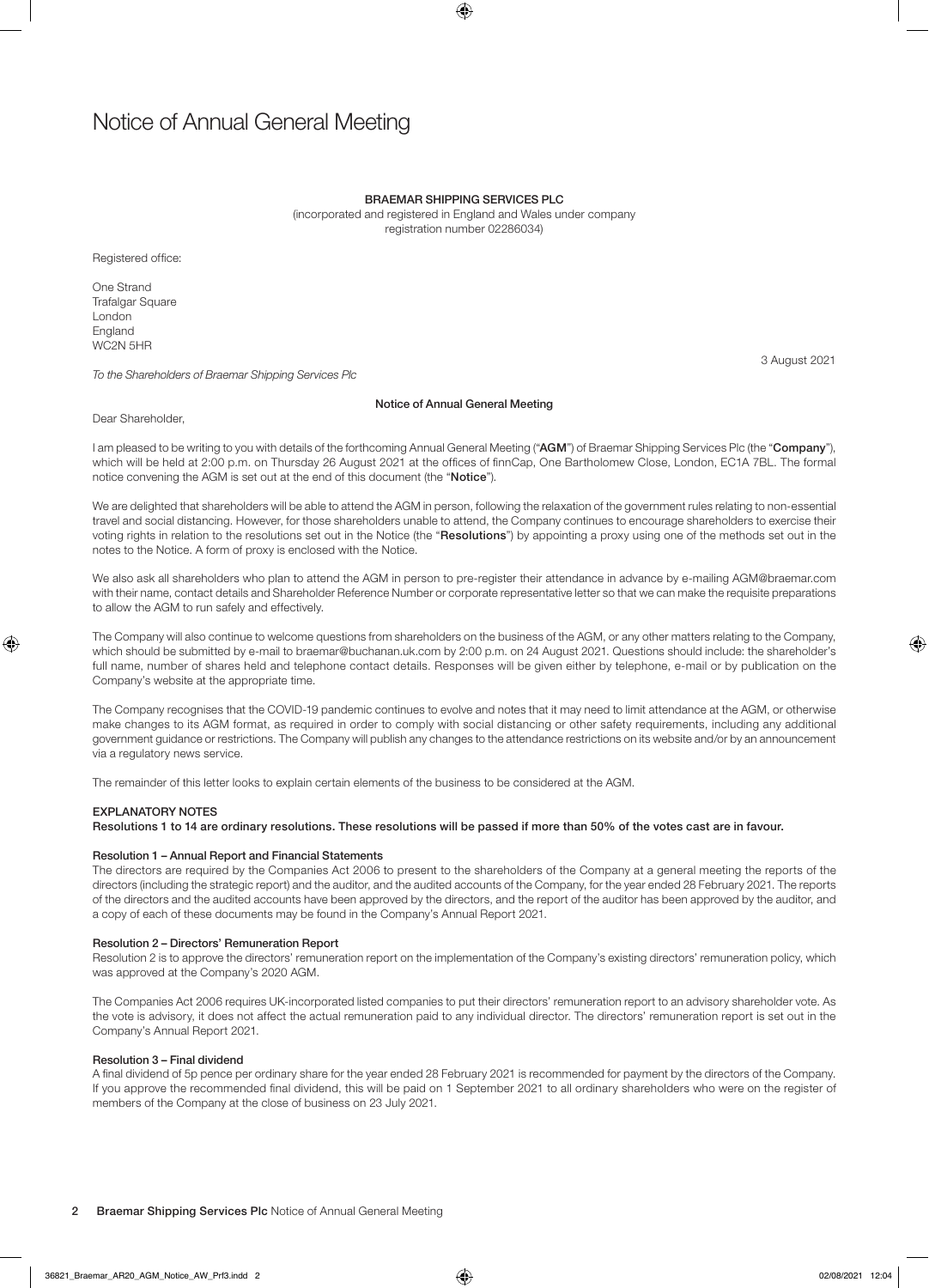#### Resolutions 4 to 10 – Re-election of directors

Resolutions 4 to 10 deal with the re-election of the directors of the Company. As announced on 22 July 2021, Elizabeth Gooch and Tris Simmonds joined the Board on 1 August 2021 and Jürgen Breuer has decided not to offer himself for re-election at the AGM and will stand down from the Board at that time. In accordance with best corporate governance practice, all of the directors (other than Jürgen Breuer) are standing for re-election at this year's AGM.

The biographies of each of the directors standing for re-election are set out in Appendix 1 to this Notice. The Board has determined that, in its judgement, all of the non-executive directors meet the independence criteria set out in the UK Corporate Governance Code as all are independent in character and judgement and there are no relationships or circumstances that are likely to affect, or could appear to affect, their judgement. The Board confirms that the directors standing for re-election continue to perform effectively and demonstrate commitment to their role.

#### Resolution 11 – Re-appointment of auditor

The Companies Act 2006 requires that auditors be appointed at each general meeting at which accounts are laid, to hold office until the next such meeting. This resolution seeks shareholder approval for the re-appointment of BDO LLP as the Company's auditor to hold office until the next AGM of the Company. The Audit Committee keeps under review the independence and objectivity of the external auditor, further information on which can be found in the Company's Annual Report 2021. After considering relevant information, the Audit Committee recommended to the Board that BDO LLP be reappointed.

#### Resolution 12 – Auditor's remuneration

This resolution authorises the directors to set the remuneration of the auditor for the audit work to be carried out by it in the next financial year. The amount of the remuneration paid to the auditor for the next financial year will be disclosed in the next audited accounts of the Company. The directors have delegated the responsibility of setting the auditor's remuneration to the Audit Committee of the Board.

### Resolution 13 – Allotment of share capital

The Companies Act 2006 provides that the directors may only allot shares or grant rights to subscribe for or to convert any security into shares if authorised by shareholders to do so. This resolution will, if passed, authorise the directors to allot shares up to a maximum nominal amount of £2,133,022, which represents an amount which is approximately equal to two-thirds of the issued ordinary share capital of the Company as at 2 August 2021, the latest practicable date prior to the publication of the Notice. As at the date of this letter, the Company did not hold any ordinary shares in the capital of the Company in treasury.

As provided in sub-paragraph (a) of the resolution, up to half of this authority (equal to one-third of the issued share capital of the Company), will enable the directors to allot and issue new shares in whatever manner (subject to pre-emption rights) they see fit. Sub-paragraph (b) of the resolution provides that the remainder of the authority (equal to a further one-third) may only be used in connection with a rights issue in favour of ordinary shareholders. As sub-paragraph (a) imposes no restrictions on the way the authority may be exercised, it could be used in conjunction with subparagraph (b) so as to enable the whole two-thirds authority to be used in connection with a rights issue. Where usage of this authority exceeds the one-third of the issued share capital, the directors intend to follow emerging best practice as regards its use.

The authority will expire at the earlier of the conclusion of the next AGM of the Company and 26 November 2022.

Passing this resolution will ensure that the directors continue to have the flexibility to act in the best interests of shareholders, when opportunities arise, by issuing new shares. However, there are no current plans to issue new shares except in connection with employee share schemes.

A similar authority was granted at last year's AGM, which is set to expire at the conclusion of the AGM.

#### Resolution 14 – Approval of Deferred Bonus Plan

The Braemar Shipping Services Plc Deferred Bonus Plan 2020 (the "2020 DBP") was adopted by the Board on 19 May 2020. The directors propose that the rules of the 2020 DBP be amended to permit the use of new issue or treasury shares to satisfy awards, which requires the approval of shareholders. The directors are proposing this change to provide the Board with an additional method of settling awards under the 2020 DBP, which it will use as and when it believes it to be appropriate as part of its flexible and responsible approach to its share awards hedging strategy and the management of the Company's finances.

The permission to use new issue or treasury shares will be subject to an overall dilution limit of 10% of the Company's issued share capital. The Company already has shareholder approval to use new issue or treasury shares for certain of its other discretionary and all employee share plans, and the 10% overall dilution limit will continue to apply across all of the Company's share plans, including the DBP. Awards made under the 2020 DBP to executive directors will continue to be subject to and made in accordance with the Company's directors' remuneration policy, which was last put to shareholders at the Company's 2020 AGM.

This resolution seeks shareholder approval for the 2020 DBP as amended. The principal terms of the 2020 DBP are summarised in Appendix 2 to this Notice.

#### Resolutions 15, 16, 17 and 18 are special resolutions. These resolutions will be passed if not less than 75% of the votes cast are in favour.

#### Resolutions 15 and 16 – Disapplication of statutory pre-emption rights

The Companies Act 2006 prescribes certain pre-emption rights under which, if the Company issues new shares, or grants rights to subscribe for or to convert any security into shares, for cash or sells any treasury shares, it must first offer them to existing shareholders in proportion to their current holdings.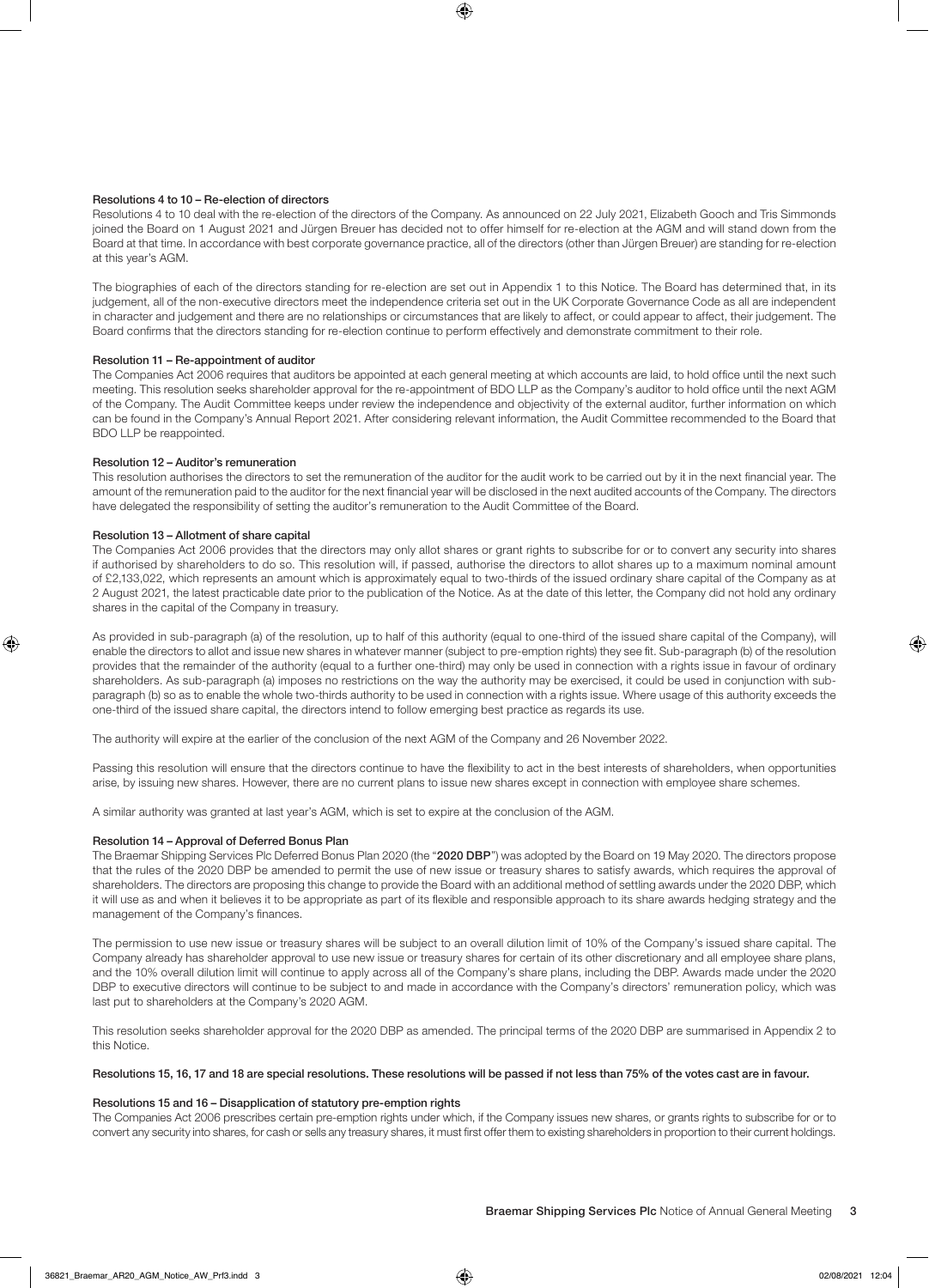### Notice of Annual General Meeting continued

Under Resolution 15, it is proposed that the directors be authorised to issue shares for cash and/or sell shares from treasury (if any are so held) without offering them first to existing shareholders in accordance with statutory pre-emption rights:

- (i) up to an aggregate nominal amount of £159,976 (up to 1,599,760 new ordinary shares of ten pence each). This amount represents approximately 5% of the Company's issued share capital as at 2 August 2021, being the latest practicable date prior to the publication of the Notice. This part of the authority is designed to provide the Board with flexibility to raise further equity funding and to pursue acquisition opportunities as and when they may arise; or
- (ii) in respect of a rights issue, open offer or other offer that generally provides existing shareholders with the opportunity to subscribe for new shares pro rata to their existing holdings. This part of the authority is designed to give the directors flexibility to exclude certain shareholders from such an offer where the directors consider it necessary or desirable to do so in order to avoid legal, regulatory or practical problems that would otherwise arise.

Under Resolution 16, it is proposed that the directors be authorised to disapply statutory pre-emption rights in respect of an additional 5% of the Company's issued share capital (as at 2 August 2021, being the latest practicable date prior to the publication of the Notice). The directors consider that proposing this resolution is appropriate for the Company's circumstances and, in accordance with the Pre-Emption Group's Principles, the directors confirm that the authority will be used only in connection with an acquisition or specified capital investment that is announced contemporaneously with the issue, or that has taken place in the preceding six-month period and is disclosed in the announcement of the issue.

If passed, the authorities in Resolutions 15 and 16 will expire at the same time as the authority to allot shares given pursuant to Resolution 13. Excluding any shares issued in connection with an acquisition or specified capital investment as described above, the directors do not intend to issue more than 7.5% of the issued share capital on a non-pre-emptive basis under these authorities in any rolling three-year period.

#### Resolution 17 – Purchase of own shares by the company

This resolution gives the Company authority to buy back its own ordinary shares in the market. The authority limits the number of shares that could be purchased to a maximum of 3,199,533 (representing approximately 10% of the Company's issued share capital as at 2 August 2021, being the latest practicable date prior to the publication of the Notice). The price per ordinary share that the Company may pay is set at a minimum amount (excluding expenses) of ten pence per ordinary share and a maximum amount (excluding expenses) of the higher of: (i) 5% over the average of the previous five days' middle market prices; and (ii) the higher of the price of the last independent trade and the highest current independent bid on the trading venue where the purchase is carried out. This authority will only be exercised if market conditions make it advantageous to do so. This authority will expire at the earlier of the conclusion of the next AGM of the Company and 26 November 2022.

The directors have no present intention of exercising the authority to purchase the Company's ordinary shares, but will keep the matter under review, taking into account the financial resources of the Company, the Company's share price and future funding opportunities. The authority will be exercised only if the directors believe that to do so would result in an increase in earnings per share and would be in the interests of shareholders generally. If the directors were to exercise the authority, their present intention is that the shares purchased (to the extent statutory requirements are met and provided any treasury shares held do not exceed 10% of the Company's issued share capital) will be held in treasury for future cancellation, sale for cash, or transfer for the purposes of or pursuant to an employee share scheme, although they may be cancelled immediately on repurchase in the light of circumstances at the time. The effect of any cancellation would be to reduce the number of shares in issue. For most purposes, while held in treasury, shares are treated as if they have been cancelled (for example, they carry no voting rights and do not rank for dividends). The Board will have regard to any guidelines published by any of the investor groups in force at the time of any such purchase, holding or resale of treasury shares.

As at 2 August 2021, which is the latest practicable date prior to the publication of the Notice, the total number of options and warrants to subscribe for ordinary shares in the capital of the Company was 3,103,608, representing approximately 9.70% of the Company's issued ordinary share capital at that date. If the proposed market purchase authority were to be exercised in full and all of the repurchased shares were cancelled (but the Company's issued share capital otherwise remained unaltered), the total number of options and warrants to subscribe for ordinary shares in the capital of the Company would represent approximately 10.78% of the Company's issued ordinary share capital.

#### Resolution 18 – Notice period for general meetings

This resolution seeks to continue to allow the Company to hold general meetings (other than the AGM) on 14 clear days' notice (rather than 21 clear days' notice). The Company must offer, for any meeting held on less than 21 clear days' notice, a facility to vote by electronic means that is accessible to all members. The shorter notice period would not be used as a matter of routine, but only where the flexibility is merited by the business of the meeting and is thought to be to the advantage of shareholders as a whole.

The authority granted by this resolution is valid up to the next AGM and needs to be renewed annually.

#### **RECOMMENDATION**

The Board considers the Resolutions are likely to promote the success of the Company and are in the best interests of the Company and its shareholders as a whole. The directors unanimously recommend that you vote in favour of the Resolutions as they intend to do in respect of their own beneficial holdings.

Yours faithfully,

Nigel Payne Chairman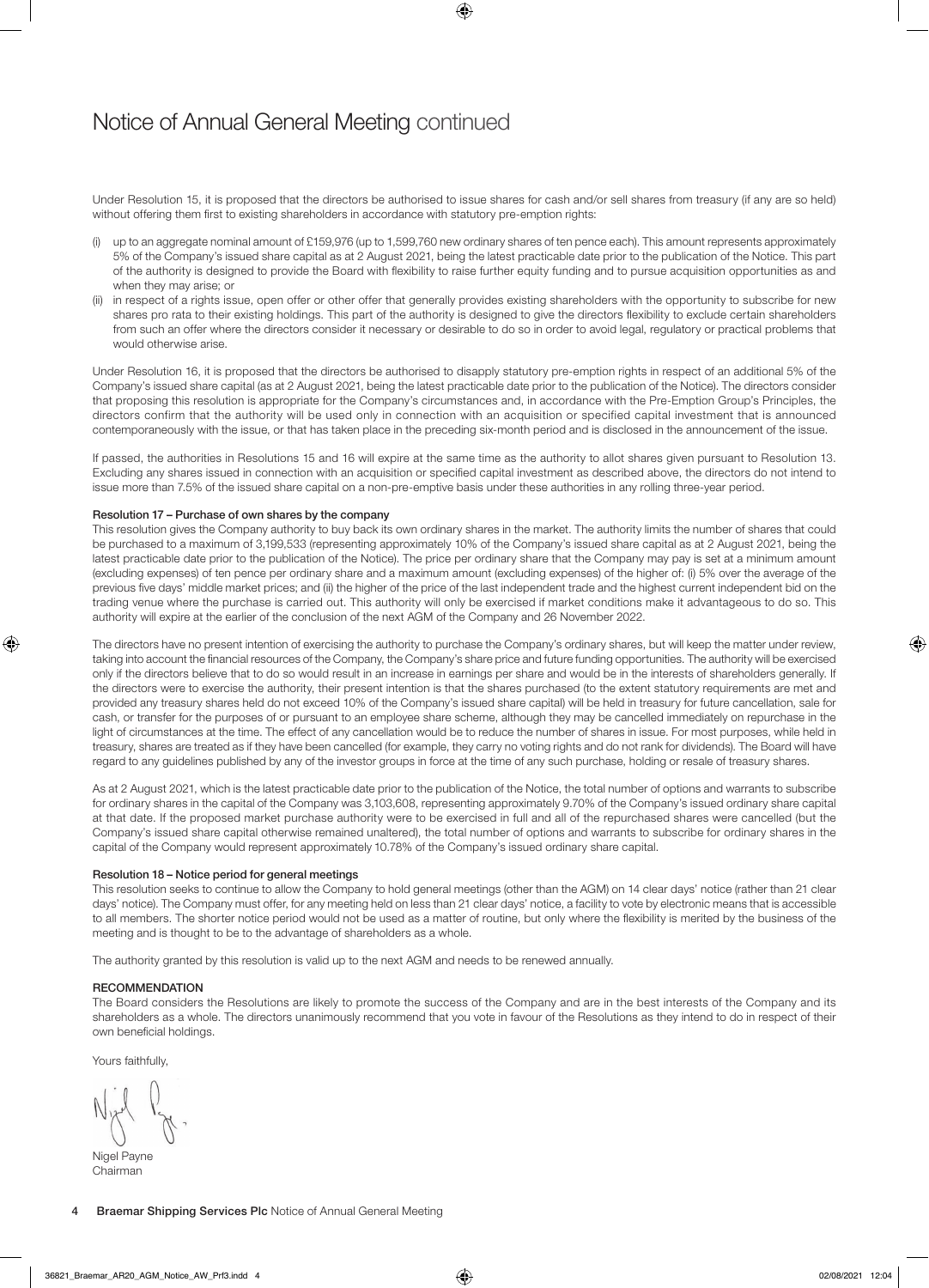#### NOTICE OF ANNUAL GENERAL MEETING OF BRAEMAR SHIPPING SERVICES PLC

Notice is hereby given that the Annual General Meeting ("AGM") of Braemar Shipping Services Plc (the "Company") will be held at 2:00 p.m. on Thursday 26 August 2021 at the offices of finnCap, One Bartholomew Close, London, EC1A 7BL, to transact the following business (of which resolutions 1 to 14 (inclusive) will be proposed as ordinary resolutions and resolutions 15 to 18 (inclusive) will be proposed as special resolutions). Voting on all resolutions will be by way of a poll.

#### ORDINARY RESOLUTIONS

- 1. To receive the audited annual accounts and reports for the year ended 28 February 2021.
- 2. To approve the directors' remuneration report for the year ended 28 February 2021 (other than the part containing the directors' remuneration policy).
- 3. To declare a final dividend for the year ended 28 February 2021 of 5 pence per ordinary share, which shall be payable to all ordinary shareholders who are on the register of members as at the close of business on 23 July 2021.
- 4. To re-elect Elizabeth Gooch as a director of the Company.
- 5. To re-elect James Gundy as a director of the Company.
- 6. To re-elect Stephen Kunzer as a director of the Company.
- 7. To re-elect Nigel Payne as a director of the Company.
- 8. To re-elect Tristram Simmonds as a director of the Company.
- 9. To re-elect Nicholas Stone as a director of the Company.
- 10. To re-elect Lesley Watkins as a director of the Company.
- 11. To re-appoint BDO LLP, as auditor to the Company, to hold office until the conclusion of the next general meeting at which financial statements of the Company are laid before the Company.
- 12. To authorise the directors to determine BDO LLP's remuneration as auditor of the Company.
- 13. That the directors be generally and unconditionally authorised, in substitution for all existing authorities, to exercise all powers of the Company to allot shares and to grant rights to subscribe for or to convert any security into shares up to an aggregate nominal amount of £2,133,022 comprising:
	- a) an aggregate nominal amount of £1,066,511 (whether in connection with the same offer or issue as under sub-paragraph (b) immediately below or otherwise); and
	- b) an aggregate nominal amount of £1,066,511 in the form of equity securities (as defined in section 560 of the Companies Act 2006) in connection with an offer or issue by way of rights, open for acceptance for a period fixed by the directors, to holders of ordinary shares (other than the Company) on the register on any record date fixed by the directors in proportion (as nearly as may be) to the respective number of ordinary shares deemed to be held by them, subject to such exclusions or other arrangements as the directors may deem necessary or expedient in relation to fractional entitlements, legal or practical problems arising in any overseas territory, the requirements of any regulatory body or stock exchange or any other matter whatsoever.

This authority shall expire (unless previously varied as to duration, revoked or renewed by the Company in general meeting) on 26 November 2022 or, if earlier, at the conclusion of the annual general meeting of the Company in 2022, except that the Company may before such expiry make any offer or agreement which would or might require shares to be allotted or such rights to be granted after such expiry and the directors may allot shares or grant such rights in pursuance of such offer or agreement as if the authority conferred by this resolution had not expired.

#### 14. That:

- a) the rules of the Braemar Shipping Services Plc Deferred Bonus Plan 2020 (the "2020 DBP"), the principal terms of which are summarised in Appendix 2 to this Notice and a copy of which is produced at the AGM and, for the purposes of identification, initialled by the Chair, be and are hereby approved and that the directors be authorised to do all acts and things which they may consider necessary or expedient to carry the 2020 DBP into effect; and
- b) the directors be and are hereby authorised to establish such further plans based on the 2020 DBP as they consider necessary or desirable, but which have been modified to take account of local tax, exchange control or securities laws in overseas territories, provided that any shares made available under such further plans are treated as counting against any limits on participation in the 2020 DBP.

#### SPECIAL RESOLUTIONS

15. That the directors be empowered pursuant to section 570 of the Companies Act 2006 to allot equity securities (as defined in section 560 of that Act) for cash pursuant to the general authority conferred on them by resolution 13 and/or to sell equity securities held as treasury shares for cash pursuant to section 727 of the Companies Act 2006, in each case as if section 561 of that Act did not apply to any such allotment or sale, provided that this power shall be limited to: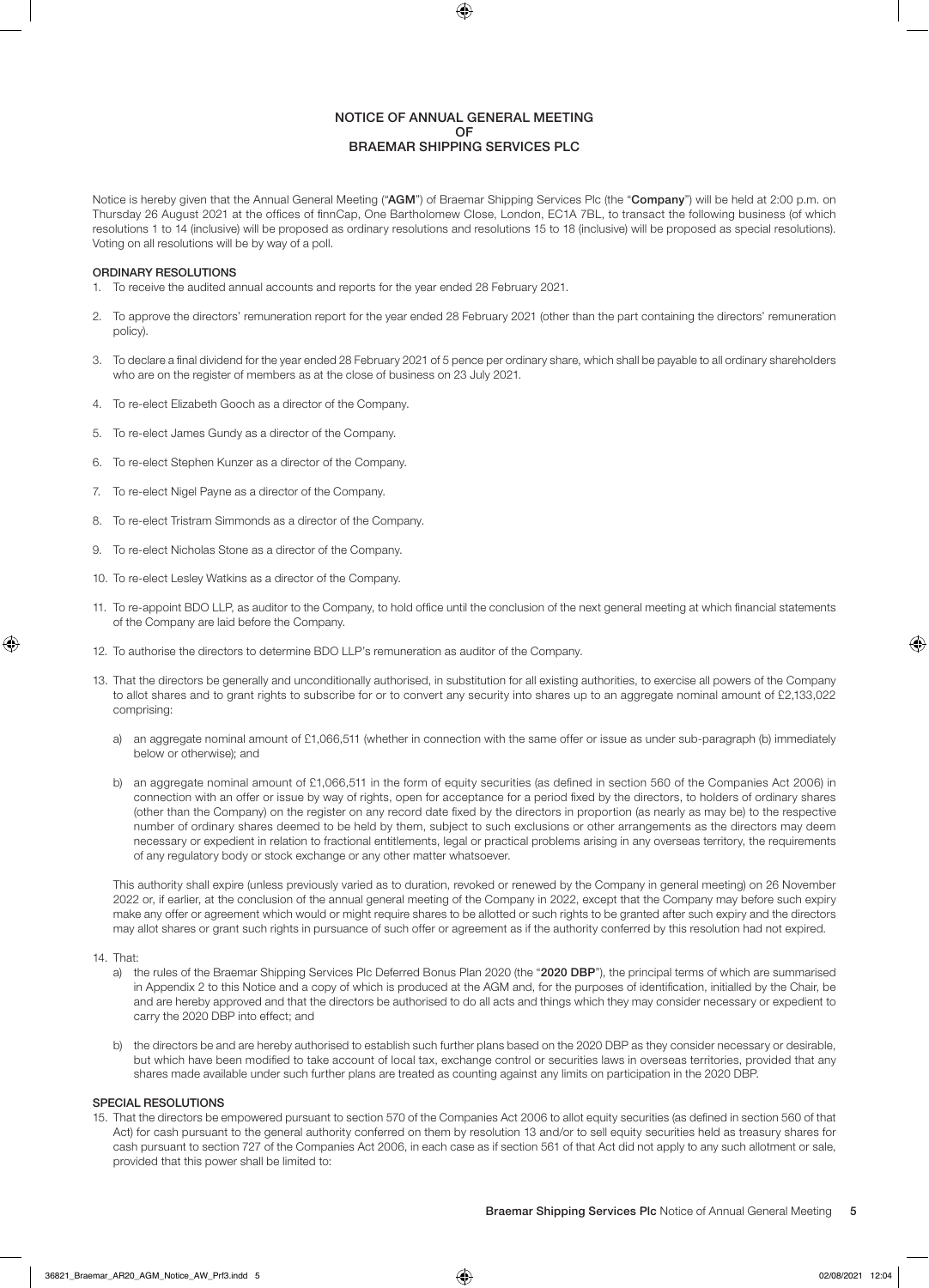### Notice of Annual General Meeting continued

- a) any such allotment and/or sale of equity securities in connection with an offer or issue by way of rights or other pre-emptive offer or issue, open for acceptance for a period fixed by the directors, to holders of ordinary shares (other than the Company) on the register on any record date fixed by the directors in proportion (as nearly as may be) to the respective number of ordinary shares deemed to be held by them, subject to such exclusions or other arrangements as the directors may deem necessary or expedient in relation to fractional entitlements, legal or practical problems arising in any overseas territory, the requirements of any regulatory body or stock exchange or any other matter whatsoever; and
- b) any such allotment and/or sale, otherwise than pursuant to sub-paragraph (a) immediately above, of equity securities having, in the case of ordinary shares, an aggregate nominal value or, in the case of other equity securities, giving the right to subscribe for or convert into ordinary shares having an aggregate nominal value, not exceeding the sum of £159,976.

This authority shall expire, unless previously revoked or renewed by the Company in general meeting, at such time as the general authority conferred on the directors by resolution 13 expires, except that the Company may before such expiry make any offer or agreement which would or might require equity securities to be allotted or equity securities held as treasury shares to be sold after such expiry and the directors may allot equity securities and/or sell equity securities held as treasury shares in pursuance of such an offer or agreement as if the power conferred by this resolution had not expired.

- 16. That, in addition to any authority granted under resolution 15, the directors be empowered pursuant to section 570 of the Companies Act 2006 to allot equity securities (as defined in section 560 of that Act) for cash pursuant to the general authority conferred on them by resolution 13 and/ or to sell equity securities held as treasury shares for cash pursuant to section 727 of the Companies Act 2006, in each case as if section 561 of that Act did not apply to any such allotment or sale, provided that this power shall be:
	- a) limited to any such allotment and/or sale of equity securities having, in the case of ordinary shares, an aggregate nominal value or, in the case of other equity securities, giving the right to subscribe for or convert into ordinary shares having an aggregate nominal value, not exceeding the sum of £159,976; and
	- b) used only for the purposes of financing (or refinancing, if the authority is to be used within six months after the original transaction) a transaction which the directors determine to be an acquisition or other capital investment of a kind contemplated by the Statement of Principles on Disapplying Pre-Emption Rights most recently published by the Pre-Emption Group prior to the date of this Notice.

This authority shall expire, unless previously revoked or renewed by the Company in general meeting, at such time as the general authority conferred on the directors by resolution 13 expires, except that the Company may before such expiry make any offer or agreement which would or might require equity securities to be allotted or equity securities held as treasury shares to be sold after such expiry and the directors may allot equity securities and/or sell equity securities held as treasury shares in pursuance of such an offer or agreement as if the power conferred by this resolution had not expired.

- 17. That the Company be and is generally and unconditionally authorised to make market purchases (within the meaning of section 693(4) of the Companies Act 2006) of its ordinary shares of ten pence each provided that in doing so it:
	- a) purchases no more than 3,199,533 ordinary shares in aggregate;
	- b) pays not less per ordinary share than ten pence (excluding expenses); and
	- c) pays a price per share that is not more (excluding expenses) than the higher of:
		- (i) 5% above the average of the middle market quotations for the ordinary shares as derived from the Daily Official List for the five business days immediately before the day on which it purchases that share; and
		- (ii) the price of the last independent trade of any number of ordinary shares on the trading venue where the purchase is carried out or the highest current independent purchase bid for any number of ordinary shares on that venue.

This authority shall expire on 26 November 2022 or, if earlier, at the conclusion of the annual general meeting of the Company in 2022, except that the Company may, if it agrees to purchase ordinary shares under this authority before it expires, complete the purchase wholly or partly after this authority expires.

18. That a general meeting other than an annual general meeting may be called on not less than 14 clear days' notice during the period beginning on the date of the passing of this resolution and expiring at the conclusion of the next annual general meeting of the Company in 2022.

3 August 2021 By order of the Board Peter Mason Company Secretary

Registered Office: One Strand Trafalgar Square London **England** WC2N 5HR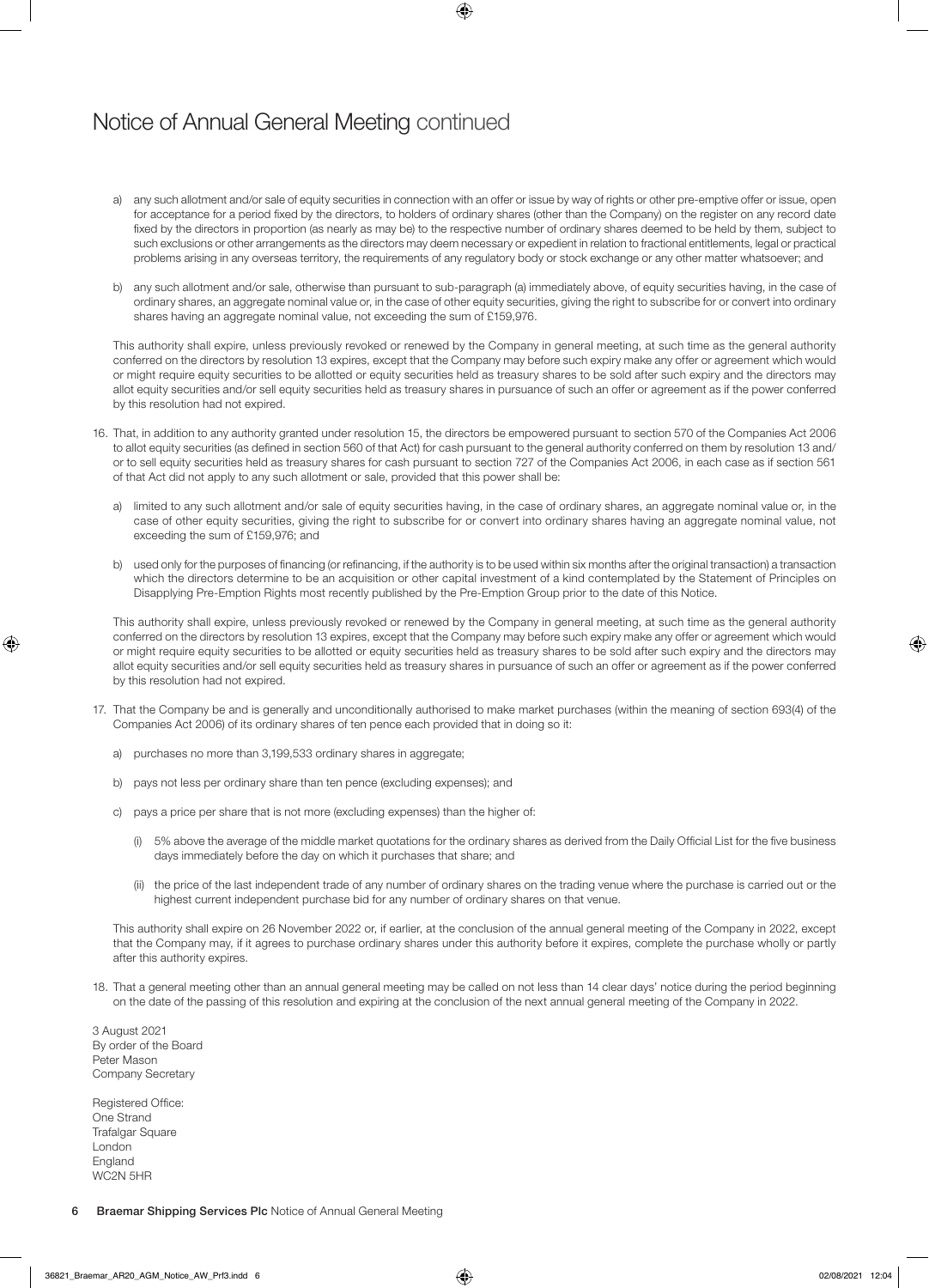## Notes to the Notice of Annual General Meeting

IMPORTANT NOTE REGARDING ATTENDANCE IN PERSON: in line with the current government guidelines on the COVID-19 restrictions at the time of publishing this Notice, shareholders are being invited to attend the AGM in person. However, the Company may still need to limit attendance at the AGM in order to comply with social distancing or other safety requirements, including any additional government guidance or restrictions. We also ask all shareholders who plan to attend the AGM in person to pre-register their attendance in advance by e-mailing AGM@braemar.com with their name, contact details and Shareholder Reference Number or corporate representative letter so that we can make the requisite preparations to allow the AGM to run safely and effectively. The Company will provide an update on arrangements closer to the time, if required. Shareholders are responsible for understanding and complying with the restrictions applicable to their own journey and should bear in mind that rules may differ between different parts of the UK.

- 1. A member who is an individual would usually be entitled to attend, speak and vote at the AGM or to appoint one or more other persons as his proxy to exercise all or any of his rights on his behalf. Further details of how to appoint a proxy, and the rights of proxies, are given in the Notes below. A member that is a company can appoint one or more corporate representatives (such as a director or employee of the company) whose attendance at the meeting is treated as if the company were attending in person, or it can appoint one or more persons as its proxy to exercise all or any of its rights on its behalf. In each case, the person attending the AGM will need to provide the Company or its registrars with evidence of their identity and, if applicable, their appointment as a proxy or corporate representative with authority to vote on behalf of the member.
- 2. A shareholder may appoint more than one proxy in relation to the AGM, provided that each proxy is appointed to exercise the rights attached to a different share or shares held by that shareholder. A proxy does not need to be a shareholder of the Company. If you are appointing more than one proxy you will need to state clearly on each form of proxy the number of shares in relation to which the proxy is appointed, and ensure that, taken together, the numbers of shares stated on the forms of proxy do not exceed your holding. A proxy is legally required to vote in accordance with any voting instructions given by his appointing shareholder.
- 3. In the case of joint registered holders, the signature of one holder on a proxy card will be accepted and the vote of the senior holder who tenders a vote, whether in person or by proxy, shall be accepted to the exclusion of the votes of the other joint holders. For this purpose, seniority shall be determined by the order in which names stand on the register of shareholders of the Company in respect of the relevant joint holding.
- 4. A personalised form of proxy for use in connection with the AGM is enclosed with the document of which this Notice forms part. If you do not have a personalised form of proxy and believe that you should, please contact the Company's registrars, Equiniti at Aspect House, Spencer Road, Lancing, West Sussex, BN99 6DA or on 0371 384 2030 (or +44 121 415 7047 from outside the UK). Completion and return of a form of proxy will not legally prevent a shareholder from attending and voting at the AGM. Addresses (including electronic addresses) in this Notice or any related documents (including the form of proxy) are included strictly for the purposes specified and not for any other purpose.
- 5. To appoint a proxy or proxies shareholders must complete: (a) a form of proxy, sign it and return it, together with the power of attorney or any other authority under which it is signed, or a notarially certified copy of such authority, to the Company's registrars, Equiniti at Aspect House, Spencer Road, Lancing, West Sussex, BN99 6DA; or (b) a CREST Proxy Instruction (see below); or (c) an online proxy appointment at www. sharevote.co.uk (you will need to enter the Voting ID, Task ID and Shareholder Reference Number, as found on your proxy form), in each case so that it is received no later than 2:00 p.m. on 24 August 2021.
- 6. CREST members who wish to appoint a proxy or proxies through the CREST electronic proxy appointment service may do so for the AGM and any adjournment(s) of the meeting by using the procedures described in the CREST Manual (available via https://www.euroclear.com). CREST Personal Members or other CREST sponsored members and those CREST members who have appointed any voting service provider(s) should refer to their CREST sponsor or voting service provider(s), who will be able to take the appropriate action on their behalf.
- 7. In order for a proxy appointment or instruction made using the CREST service to be valid, the appropriate CREST message (a "CREST Proxy Instruction") must be properly authenticated in accordance with Euroclear UK & Ireland Limited's specifications and must contain the information required for such instructions, as described in the CREST Manual. The message, regardless of whether it constitutes the appointment of a proxy or an amendment to the instruction given to a previously appointed proxy must, in order to be valid, be transmitted so as to be received by the Company's agent (ID RA19) by the latest time for receipt of proxy appointments set out in Note 5 above. For this purpose, the time of receipt will be taken to be the time (as determined by the timestamp applied to the message by the CREST Applications Host) from which the Company's agent is able to retrieve the message by enquiry to CREST in the manner prescribed by CREST. After this time, any change of instructions to proxies appointed through CREST should be communicated to the appointee through other means.
- 8. CREST members and, where applicable, their CREST sponsors or voting service providers should note that Euroclear UK & Ireland Limited does not make available special procedures in CREST for any particular messages. Normal system timings and limitations will therefore apply in relation to the input of CREST Proxy Instructions. It is the responsibility of the CREST member concerned to take (or, if the CREST member is a CREST personal member or sponsored member or has appointed any voting service provider(s), to procure that his CREST sponsor or voting service provider(s) take(s)) such action as is necessary to ensure that a message is transmitted by means of the CREST system by any particular time. In this connection, CREST members and, where applicable, their CREST sponsors or voting service providers are referred, in particular, to those sections of the CREST Manual concerning practical limitations of the CREST system and timings.
- 9. The Company may treat as invalid a CREST Poxy Instruction in the circumstances set out in Regulation 35(5)(a) of the Uncertificated Securities Regulations 2001.
- 10. Only those shareholders included in the register of members of the Company at 18:30 on 24 August 2021 or, if the meeting is adjourned, in the register of members at 18:30 on the day which is two working days before the time for holding any adjourned meeting, will be entitled to vote at the AGM (or adjourned meeting) in respect of the number of shares registered in their names at that time. Changes to entries on the share register after the relevant deadline will be disregarded in determining the rights of any person to vote at the AGM (or adjourned meeting).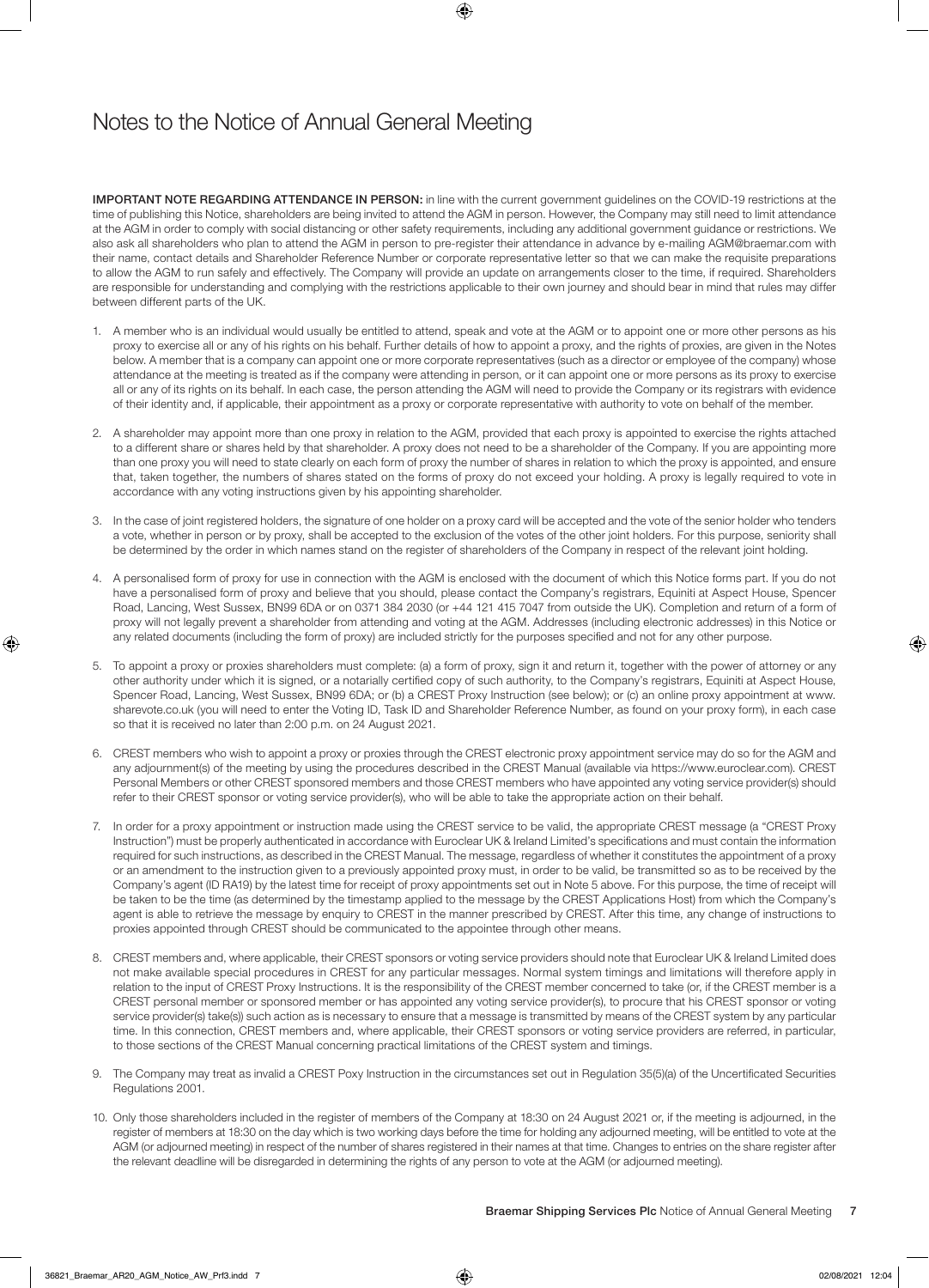# Notes to the Notice of Annual General Meeting continued

- 11. Under section 527 of the Companies Act 2006, members meeting the threshold requirements set out in that section have the right to require the Company to publish on a website a statement setting out any matter relating to: (i) the audit of the Company's accounts (including the auditor's report and the conduct of the audit) that are to be laid before the AGM; or (ii) any circumstance connected with an auditor of the Company ceasing to hold office since the previous meeting at which annual accounts and reports were laid in accordance with section 437 of the Companies Act 2006. The Company may not require the shareholders requesting any such website publication to pay its expenses in complying with sections 527 or 528 of the Companies Act 2006. Where the Company is required to place a statement on a website under section 527 of the Companies Act 2006, it must forward the statement to the Company's auditor not later than the time when it makes the statement available on the website. The business which may be dealt with at the AGM includes any statement that the Company has been required under section 527 of the Companies Act 2006 to publish on a website.
- 12. Under section 319A of the Companies Act 2006, the Company must cause to be answered any question relating to the business being dealt with at the AGM put by a member attending the meeting unless to do so would interfere unduly with the preparation for the meeting, or involve the disclosure of confidential information; the answer has already been given on a website in the form of an answer to a question; or it is undesirable in the interests of the Company or the good order of the meeting that the question be answered. You will also be able to ask questions at the AGM itself. Shareholders who are not be able to attend the AGM, may submit any questions on the business of the AGM by email to braemar@ buchanan.uk.com by 2:00 p.m. on 24 August 2021. Questions should include: the shareholder's full name, number of shares held and telephone contact details. Responses will be given either by telephone, e-mail or by publication on the Company's website at the appropriate time.
- 13. From the date of this Notice until two years after the AGM is held, the information required by section 311A of the Companies Act 2006 (a copy of this Notice, the total number of shares and voting rights set out in paragraph 15 below, and any statements, resolutions or matters of business proposed by members after this Notice is sent out) will be available on the Company's website www.braemar.com.
- 14. Copies of the directors' service contracts and letters of appointment are available for inspection at the Company's registered office during normal business hours on any weekday (excluding Saturdays, Sundays and public holidays) until the end of the AGM and will also be available for inspection at the place of the AGM for at least 15 minutes before and during the AGM.
- 15. As at 2 August 2021 (being the last business day prior to the publication of this Notice), the Company's issued share capital comprised 31,995,335 ordinary shares of ten pence each. Each ordinary share carries the right to one vote at a general meeting of the Company and, therefore, the total number of voting rights in the Company as at 2 August 2021 is 31,995,335.
- 16. The right to appoint a proxy does not apply to persons whose shares are held on their behalf by another person and who have been nominated to receive communications from the Company in accordance with section 146 of the Companies Act 2006 ("nominated persons"). Nominated persons may have a right under an agreement with the registered shareholder who holds the shares on their behalf to be appointed (or to have someone else appointed) as a proxy. Alternatively, if nominated persons do not have such a right, or do not wish to exercise it, they may have a right under such an agreement to give instructions to the person holding the shares as to the exercise of voting rights.
- 17. If you have been nominated to receive general shareholder communications directly from the Company, it is important to remember that your main contact in terms of your investment remains as it was (so the registered shareholder, or perhaps custodian or broker, who administers the investment on your behalf). Therefore, any changes or queries relating to your personal details and holding (including any administration thereof) must continue to be directed to your existing contact at your investment manager or custodian. The Company cannot guarantee dealing with matters that are directed to us in error. The only exception to this is where the Company, in exercising one of its powers under the Companies Act 2006, writes to you directly for a response.
- 18. Voting on all resolutions at the AGM will be by way of a poll. This means that you will be asked to complete a poll card if you attend in person. The Company believes that this is the best way of representing the views of as many shareholders as possible in the voting process, not least due to potential difficulties with attendance due to the COVID-19 pandemic. The results of the poll will be announced via a regulatory news service and made available on the Company's website as soon as practicable following the meeting.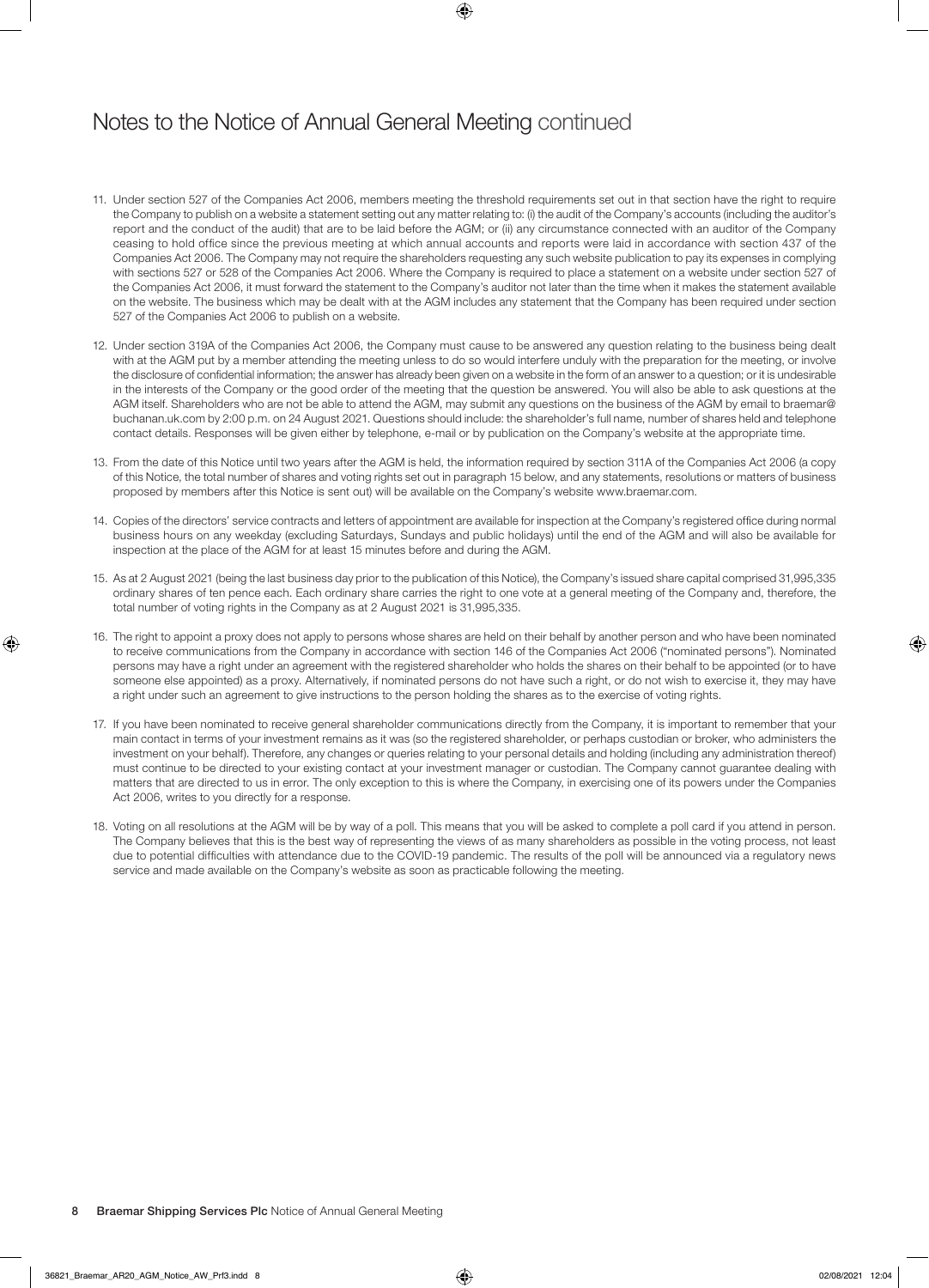# Appendix 1 to the Notice of Annual General Meeting Director Biographies

James Gundy (56) Group Chief Executive Officer

Committee memberships None.

#### Background and relevant experience

Previously Chief Executive Officer of Braemar's Shipbroking Division since joining the Company in 2014 following the merger with ACM Shipping Group Plc. He has been a shipbroker for 35 years specialising in Tankers and Sale and Purchase Projects. He joined the Board of Braemar Shipping Services Plc as Group Chief Executive Officer on 1 January 2021.

#### External appointments

None.

Nigel Payne (61) Chairman of the Board

#### Committee memberships

Chair of the Nomination Committee.

#### Background and relevant experience

Nigel has over 30 years' experience on public and private boards both as an executive and non-executive director. Formerly, Chief Executive Officer of Sportingbet Plc between 2000 and 2006 and non-executive Chairman of AIM-listed EG Solutions Plc, Stride Gaming Plc and ECSC Group Plc. He joined the Board of Braemar Shipping Services Plc as nonexecutive Chairman in May 2021.

#### External appointments

Non-executive Chairman of Gateley plc and a non-executive Director of GetBusy plc.

#### Lesley Watkins (62)

Independent non-executive Director, Senior Independent Director, Chair of the Audit **Committee** 

#### Committee memberships

Chair of the Audit Committee and member of the Nomination and Remuneration Committees.

#### Background and relevant experience

Chartered accountant. Formerly Finance Director and Company Secretary of Calculus Capital Limited; former non-executive Director of Game Digital plc and Panmure Gordon & Co Plc, and chair of their respective audit committees. 18 years' experience in investment banking with UBS and Deutsche Bank. She joined the Board of Braemar Shipping Services Plc in 2017.

#### External appointments

Non-executive Director and chair of the audit committee of Investec Bank plc. Non-executive Director and chair of the audit committee of Chaucer Syndicates Limited.

### EXECUTIVE DIRECTORS

Nick Stone (57) Chief Financial Officer

Committee memberships None.

#### Background and relevant experience

Chartered accountant. Formerly Chief Financial Officer of The Appointment Group. Prior to that, a director of Hornby plc and various positions including Operations and Finance Director with KBC Advanced Technologies plc. He joined the Board of Braemar Shipping Services Plc in April 2019.

#### External appointments

None.

#### NON-EXECUTIVE DIRECTORS

#### Elizabeth Gooch MBE (60) Independent non-executive Director and Chair of the Remuneration Committee

#### Committee memberships

Chair of the Remuneration Committee and member of the Nomination and Audit Committees (from the conclusion of the AGM).

#### Background and relevant experience

Over 16 years' experience of governance, compliance and financial reporting of publicly listed companies, having founded and run AIM-quoted eg solutions plc from 2005 until its acquisition by Verint Systems Inc. in 2017. She joined the Board of Braemar Shipping Services Plc on 1 August 2021.

#### External appointments

Non-executive Director of ECSC Group PLC and a non-executive Director of Nivo Solutions Limited. Director of Expandly Ltd.

#### Tristram Simmonds (51) Chief Operating Officer

#### Committee memberships None.

#### Background and relevant experience

Approximately 30 years' experience in the commodities industry. Founded Atlantic Brokers in 2013, which was sold to Braemar in 2018 creating its derivative brokerage business. Formerly worked at GFI Group for 14 years, latterly as Head of European Commodities. He joined the Board of Braemar Shipping Services Plc on 1 August 2021.

### Stephen Kunzer (55)

External appointments

None.

Independent non-executive Director

#### Committee memberships

Member of the Audit, Nomination and Remuneration Committees.

#### Background and relevant experience

Formerly Chief Executive Officer of Eastern Pacific Shipping Pte Limited; former managing director of Tanker Pacific Management (Singapore) Pte Limited. Extensive experience of shipbroking and global shipping markets, with a career of over 30 years working in London and the Far East. He joined the Board of Braemar Shipping Services Plc in 2019.

### External appointments

Independent director of Dampskibsselskabet NORDEN A/S.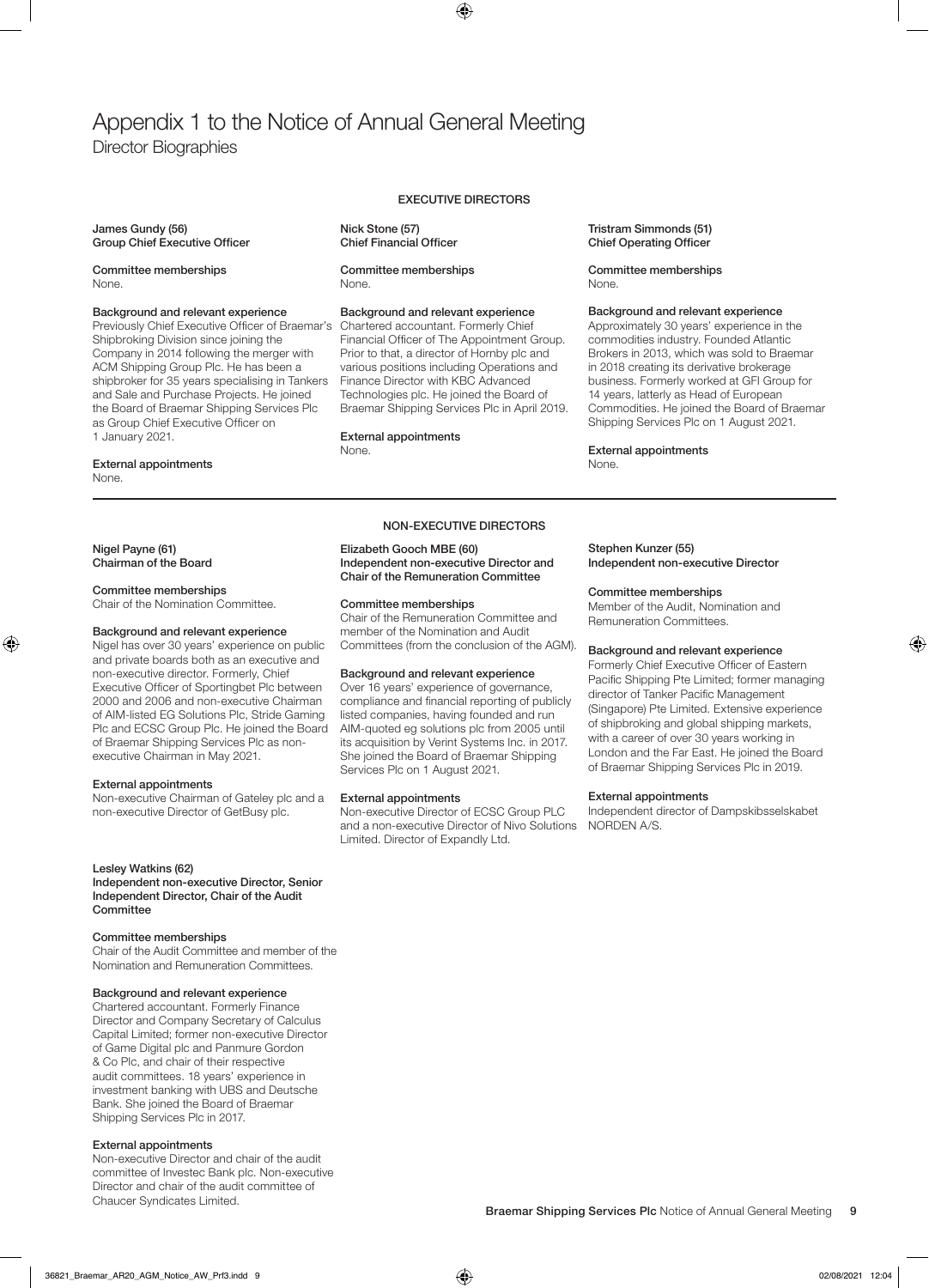## Appendix 2 to the Notice of Annual General Meeting Principal Terms of the 2020 DBP

This appendix sets out the principal terms of the Braemar Shipping Services Plc Deferred Bonus Plan 2020 (the "2020 DBP"), which is being put to shareholders at the AGM for approval by resolution 14.

#### Introduction

The 2020 DBP is a discretionary share plan and is intended for selected directors and employees of the Company and its subsidiaries ("Participants" and "Group Members") as a mechanism for the deferral of all or part of a Participant's cash bonus in respect of a financial year to be awarded over shares in the Company ("Shares"). In addition, the 2020 DBP provides for grants of awards over Shares which are not granted in connection with the deferral of a bonus, other than to executive directors of the Company.

The board of directors of the Company or a duly authorised committee (the "Board"), including the remuneration committee (the "Committee"), will oversee the operation of the 2020 DBP.

Under the DBP, the Company may grant options over Shares ("Options") or conditional rights to acquire Shares ("Conditional Awards"). The Company has also established a sub-plan to the 2020 DBP which permits the grant of options ("CSOP Options", and together with Options and Conditional Awards, ("Awards") over Shares meeting the requirements of a company share option plan ("CSOP") for the purposes of the Income Tax (Earnings and Pensions) Act 2003. The provisions of the 2020 DBP apply to CSOP Options subject to and insofar as permitted by the applicable requirements of the CSOP legislation.

It is proposed that the 2020 DBP be amended to permit the use of new issue Shares to satisfy Awards. Therefore, shareholders are asked to approve the 2020 DBP rules (as amended), as required under the UKLA Listing Rules.

#### **Eligibility**

All employees (including executive directors) of a Group Member are eligible for selection to participate in the 2020 DBP.

#### Grant of Awards

Awards may only be granted during the six-week period following (i) the date of shareholder approval of the 2020 DBP, (ii) the first dealing day after the announcement of the Company's results for any period or (iii) when the Committee considers that circumstances are sufficiently acceptable to justify the grant of an Award.

No Awards may be granted after 18 May 2030 (being the expiry of the period of 10 years beginning with the date on which the Plan was adopted by the Board).

The exercise price of an Option may be any price, including nil.

No payment is required for the grant of an Award.

The sub-plan to the 2020 DBP permits the grant of CSOP Options over Shares with a total market value of up to the permitted limit from time to time applying to options granted under a CSOP (currently £30,000).

Where an employee is granted an Option or a Conditional Award, he may also be granted a CSOP Option over further Shares up to the permitted limit applicable to options granted under a CSOP (see above). The exercise price payable for each Share subject to a CSOP Option shall be determined by the Board and shall not be less than the market value of a Share determined in accordance with the requirements of the applicable CSOP legislation. The number of Shares under the Option or Conditional Award which may be exercised or will vest will be reduced by such number of Shares as has a market value (as at the date of exercise of the CSOP Option) equal to the gain made on the exercise of the CSOP Option. Overall, the economic gain from the Option or Conditional Award before tax is the same as if the CSOP Option was not in place.

#### Plan limits

The 2020 DBP may operate over new issue Shares, treasury shares or Shares purchased in the market.

No Award may be granted in respect of new issue shares under the 2020 DBP if it would cause the number of Shares issued or issuable under the Company's share plans in the preceding 10 years to exceed 10% of the Company's issued ordinary share capital at that time.

Shares transferred out of treasury under the 2020 DBP will count towards this limit for so long as this is required under institutional investor guidelines. Awards which are renounced or lapse shall be disregarded for the purposes of this limit. In addition, any Shares purchased in the market by trustees of an employee benefit trust to satisfy awards will not count towards this limit.

#### Vesting

An Award will normally vest on the third anniversary of the date of grant of the Award, or such other date as the Committee specifies at the time of grant, subject to any terms and conditions applicable to the Award. In the case of an Award granted to an executive director, such conditions may not have a measurement period of more than one financial year.

Options and CSOP Options will normally remain exercisable for a period determined by the Committee at grant, which shall not normally exceed 10 years from grant. Options and CSOP Options may not be partially exercised.

#### Cash alternative

The Board may, at its discretion, decide to satisfy an Option or Conditional Award with a cash payment equivalent to the market value of the Shares that would have been used to settle the Option or Conditional Award less, in the case of an Option, the exercise price of that Option.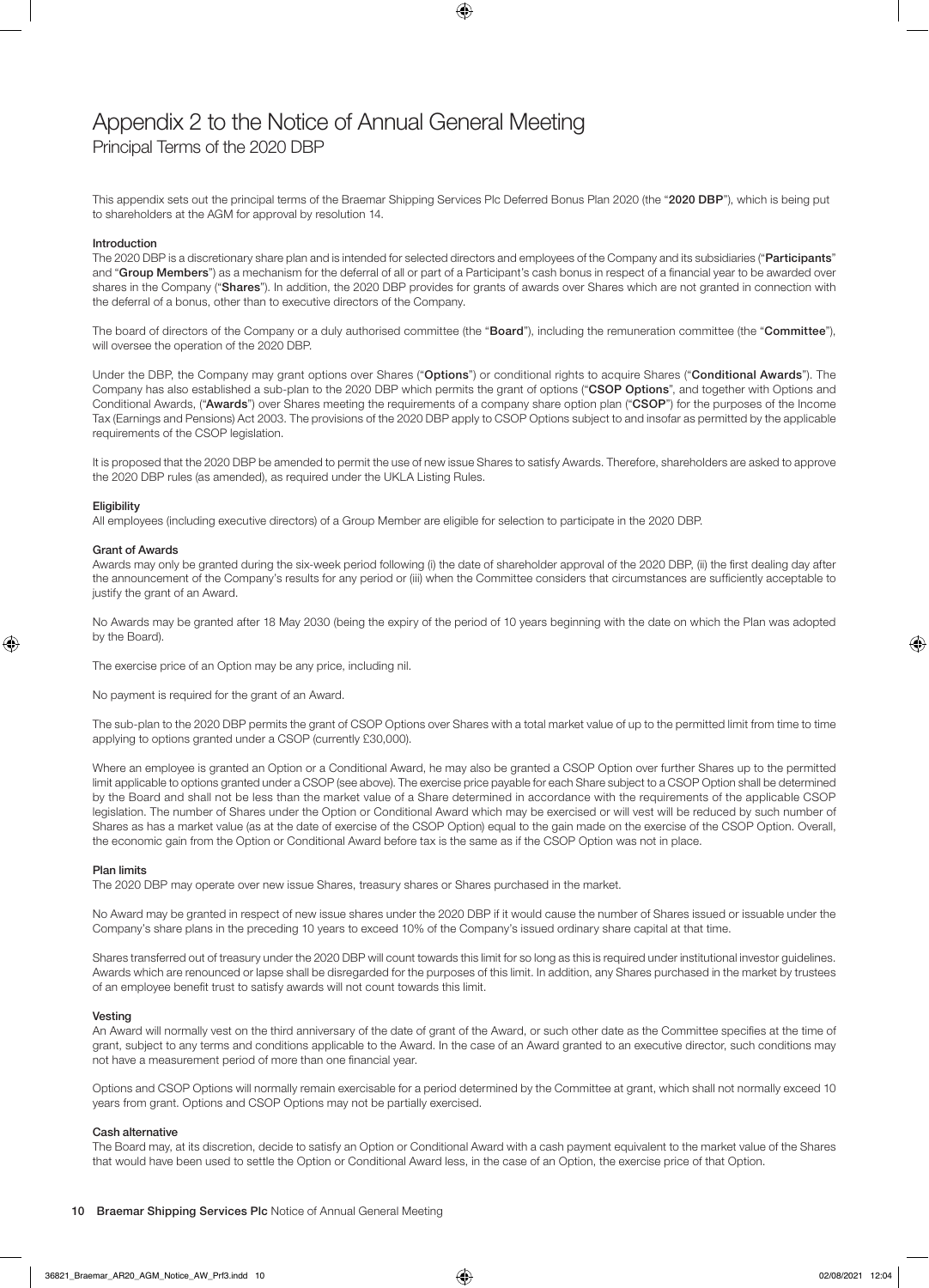#### **Leavers**

Except in certain circumstances, set out below, an Award (whether or not vested) will lapse immediately upon a Participant ceasing to be employed by a Group Member.

If a Participant ceases to be employed by reason of ill-health, injury or disability, redundancy, retirement with the agreement of the Committee, the Participant being employed by a company which ceases to be a Group Member or being employed in a business or part of a business which is transferred to a person who is not a Group Member or in other circumstances at the discretion of the Committee (each a "Good Leaver Reason"), then (i) if such cessation occurs prior to the normal vesting date of the Award, that Award shall vest on the normal vesting date, unless the Committee determines it shall vest earlier and (ii) if such cessation occurs after the normal vesting date of the Award it shall continue to be capable of vesting (to the extent it hasn't vested) and, if it is an Option or a CSOP Option, it shall continue to be capable of exercise.

If a Participant dies prior to vesting then their Award shall vest on the date of their death.

Where a Participant leaves for a Good Leaver Reason or dies, an Award that is an Option or a CSOP Option may normally be exercised during a period of 12 months commencing on the date of vesting, provided that the Option or CSOP Option must be exercised before the end of the period for exercise determined at grant.

#### Corporate events

In the event of a takeover, scheme of arrangement or winding-up of the Company, Awards which have not vested will vest in full. Awards granted as Options or CSOP Options may normally be exercised during a period of up to one month following the relevant event and will otherwise lapse at the end of that period.

If a demerger, special dividend or similar event is proposed which, in the Committee's opinion, would materially affect the market price of Shares subject to Awards, the Committee may determine those Awards will vest and that an Option or CSOP Option may be exercised on terms and in such period determined by the Committee.

If there is a corporate event resulting in a new person or company acquiring control of the Company, the Committee may (with the consent of the acquiring company) alternatively decide that Awards will not vest or lapse but will be replaced by equivalent new awards over shares in the acquiring company.

#### Variation of capital or reorganisation

On a variation in the Company's share capital, a demerger, a special dividend or any event that would affect the market price of the Shares subject to Awards to a material extent, the Committee may adjust the number of Shares subject to Awards as appropriate.

#### Recovery and withholding

The Committee may determine, at the time prior to the vesting of an Award, that the Award shall be subject to recovery and withholding provisions on such basis it determines appropriate.

These provisions provide that the Committee may decide that the number of Shares subject to the Award, or another award held by the Participant under another of the Company's share schemes, shall be reduced (including to nil) or additional conditions may be imposed on the Award on such basis as the Committee in its discretion considers to be fair and reasonable in the following circumstances:

- 1. the Committee forming the view that the Company materially misstated its financial results for whatever reason and that misstatement resulted, either directly or indirectly, in that Award vesting to a greater degree (or being granted over more Shares) than would otherwise have been the case;
- 2. the Committee forming the view that any calculation in connection with the Award or any assessment of any bonus metric and/or any other condition imposed on the Award was based on an error, or on inaccurate or misleading information or assumptions and that such error, information or assumptions resulted, either directly or indirectly, in the Award vesting to a greater degree (or being granted over more Shares) than would otherwise have been the case;
- 3. it is determined that the Participant to whom the Award was granted committed serious misconduct on or prior to the date of vesting of the Award that could have warranted their dismissal from employment and consequently could have resulted in the Award lapsing in part or in full; or

in respect of senior management only (as determined by the Committee):

- 4. the Company suffering corporate failure which has resulted in the appointment of a liquidator or administrator;
- 5. the serious reputational or financial damage to the Company or relevant business unit as a result of the Participant's misconduct or failure of supervision;
- 6. a material failure in risk management by the Company or a relevant business unit; or
- 7. in the event of such other exceptional circumstances as it considers relevant.